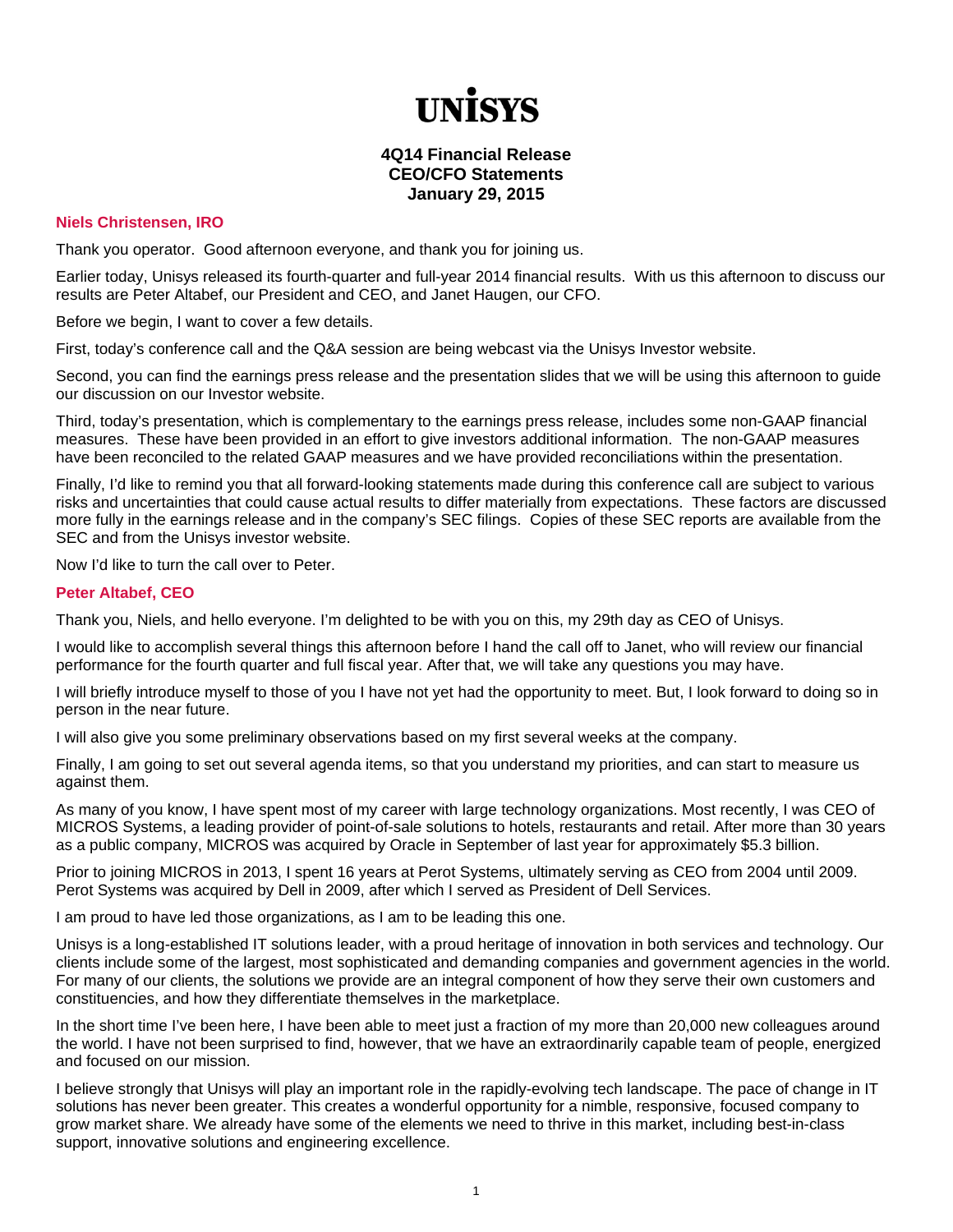To achieve our vision, however, we will need to continue to evolve as a company.

This brings me to the final piece of my discussion this afternoon.

While it is too early for me to report to you any substantive decisions, I do want to set out for you some of my key areas of focus. We will have more to say on these topics in the coming quarters. But I want to at least give you some insight into my priorities.

First is our go-to-market strategy. We have already started to make some important changes to our approach to the marketplace. This includes the composition and organization of our client-facing teams. Over time, we also expect to expand and deepen our industry-specific domain expertise.

Second is our suite of solutions. A core strength of Unisys is our engineering and development talent. That talent drives our technology solutions, but can also be used to develop software and integrated solutions that will be an important differentiator for our services business.

Third, consistent with the items I just mentioned, we are rethinking how we organize ourselves internally, and how we communicate with you and other constituencies about our business. This includes the amount and type of information we provide to our investors. As Janet will discuss, beginning today we will provide additional information about our results on the investor relations section of our website. Please give our Investor Relations team any thoughts or feedback you may have on this topic.

Fourth, in order to be the company we want and need to be, we must ensure that we are operating from a position of strength. We are taking a hard look at every element of our cost base. We will seek to drive operational efficiencies throughout the organization, properly align resources with opportunities, and ensure that we are investing appropriately for the future.

Finally, capital allocation. I think about this topic in three key buckets – internal investment for growth, external investment via acquisitions, and return of capital to shareholders. Each plays an important role in driving shareholder value creation, and we will work to optimize the uses of cash across those categories. Decisions we make about capital allocation will undoubtedly evolve over time, as the company evolves.

Let me stop there, and just say again that it is a privilege to be member of the Unisys team.

At this point, I'll turn the call over to Janet to take you through the numbers. Janet?

#### **Janet Haugen, CFO**

Thanks Peter. Hello, everyone. Thank you for joining us on this call.

In my comments today, I will be providing comparisons on a GAAP and non-GAAP basis. Unless otherwise mentioned, the comparisons are on a GAAP basis and the non-GAAP results exclude pension expense.

Let me start with our fourth quarter and full-year 2014 financial results. Please turn to Slide 3.

At the top line, we reported revenue of \$906 million in the quarter, which was down 9 percent year-over-year. That includes a 3-percentage-point negative impact from currency on the year-over-year comparisons.

For the full year, revenue of \$3.4 billion was down 3 percent; with currency having a 1 percentage-point negative impact on the year-over-year revenue comparisons.

We reported an operating profit of \$82 million for the fourth quarter of 2014. And our gross profit margin declined 470 basis points to 27.0 percent. Operating expenses rose 2 percent in the fourth quarter of 2014 compared to the year-ago quarter driven by higher investments in growth programs.

For the full year 2014, on lower revenue, our operating margin decreased 180 basis points to 4.6 percent from 6.4 percent on lower gross profit margins. The decline in profitability is primarily attributable to lower Services margins during 2014 as we were challenged by lower revenue and some problem projects.

Our fourth-quarter 2014 pension expense decreased to \$18 million from \$24 million in the fourth quarter of 2013. Consistent with our prior estimates, we reported \$74 million in pension expense for the full year 2014, compared with pension expense of \$94 million in 2013.

For the fourth-quarter of 2014, pre-tax income was \$89 million compared to \$152 million reported in the fourth quarter of 2013.

Pre-tax income for the full year 2014 was \$146 million compared to \$219 million in 2013 due to lower revenue and gross margins.

At the tax line, we had a \$24 million tax provision in the quarter compared with a \$28 million tax provision in the year-ago quarter. For the full year 2014, we had an \$86 million tax provision versus a \$99 million tax provision in 2013. Our tax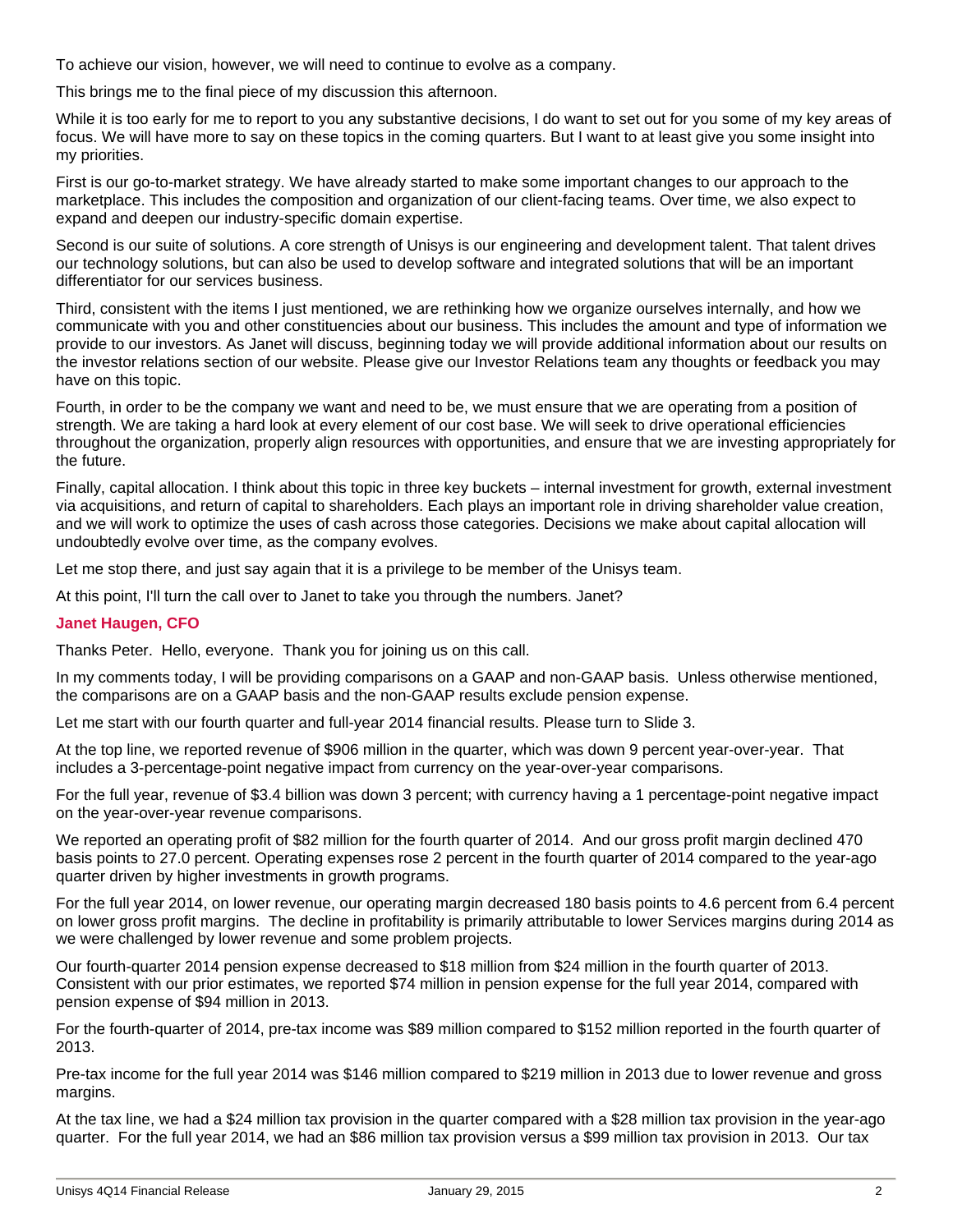provision continues to be highly variable from quarter to quarter and year to year depending on the geographic distribution of our income.

Our fourth-quarter 2014 diluted earnings per common share was \$1.24 per share compared to \$2.37 in the year-ago quarter. Our fourth-quarter 2014 non-GAAP diluted EPS decreased to \$1.60 per share compared to \$2.82 in the fourth quarter of 2013.

For 2014, diluted earnings per common share declined to \$0.89 per share from \$2.08 per share a year ago. Our 2014 non-GAAP diluted EPS was \$2.36 per share compared to \$3.87 in 2013.

Moving to our fourth-quarter segment revenue, please turn to Slide 4. Services revenue, which represented 80 percent of our revenue in the fourth quarter of 2014, declined 11 percent year-over-year with declines of 10 percent in IT Outsourcing and 11 percent in Systems Integration. Currency had a 3-percentage-point negative impact in the quarter.

On our last earnings call, we provided the amount of opening Services backlog for the fourth quarter. We also provided the range that the opening backlog has represented of a given quarter's Services revenue over the previous eleven quarters. The fourth quarter Services revenue of \$721 million was in the middle of the range implied by the amount of revenue in opening backlog at the start of the quarter. Sell-and-bill revenue generated during the fourth quarter of 2014 was significantly lower than in the fourth quarter of 2013. Some of the opportunities we had anticipated during the fourth quarter will be realized over the next few years as others were deferred.

Fourth quarter Technology revenue accounted for 20 percent of our total revenue and rose 1 percent year-over-year; 3 percent on a constant currency basis.

Moving to fourth quarter segment margins, starting with the Services business.

Fourth quarter 2014 services gross profit margin decreased 440 basis points year-over-year to 17.5 percent due to lower revenue, a lower proportion of Unisys Intellectual Property in our revenue, and delivery challenges we faced on a few projects.

Our Services operating margin declined by 590 basis points year-over-year to 3.9 percent reflecting the decline in gross profit and higher operating expenses.

Moving onto Technology margins, we reported a Technology gross margin of 60.4 percent in the fourth quarter, down 100 basis points from the prior year. While Enterprise Class Software and Server revenue rose year-over-year led by a 13 percent increase in ClearPath revenue, there was a lower percentage of this revenue from the higher margin software content. Operating expenses increased as a result of higher investments in our new offerings. As a result of the decrease in gross margin and higher operating expenses, our Technology operating margin declined to 36.3 percent from 40.6 percent in the fourth quarter of 2013.

2014 started off with a challenging first half, but ended with a good second half, particularly in our Technology business. On Slide 5, our full year segment results are shown.

Services revenue declined 4 percent for the full year in 2014; 3 percent on a constant currency basis. For the full year 2014, IT Outsourcing revenue was down 2 percent and Systems Integration revenue was down 1 percent. On a constant currency basis, IT Outsourcing was roughly flat while Systems Integration declined 2 percent.

Our Infrastructure Services revenue declined 19 percent to \$347 million for the full year. As we have noted previously, this business provides warranty and support services for our clients' IT infrastructure and has not been a strategic growth area. The revenue decline in this business during 2014 reflected lower volumes on some existing contracts and the conclusion of other contracts that we did not renew.

Technology revenue was up 2 percent for the full year 2014; 3 percent on a constant currency basis. This growth was driven by a 5 percent increase in ClearPath revenue for the year. Revenue from our new Stealth and *Forward!* products remained immaterial.

With respect to Services margins for the full year 2014, on a 4 percent decline in revenue, we reported Services gross margin of 17.5 percent; down 220 basis points from 2013. Our operating margin of 4.2 percent was down 200 basis points compared to 2013.

For the full year, our Technology gross margins increased to 56.3 percent driven by higher revenue. We increased investments in new offerings in this segment in 2014 as discussed in our earlier earnings calls. Higher operating expenses impacted operating margins which declined 200 basis points to 19.1 percent.

Slide 6 shows our fourth-quarter and full-year revenue by geography and client industry.

Revenue in the U.S. and Canada rose 6 percent in the fourth quarter due principally to a strong performance from our U.S. Federal business which I will discuss in a moment. This strong fourth quarter performance drove a modest increase in full year revenue from the U.S. and Canada. This region represented 42 percent of our total revenue for the full year.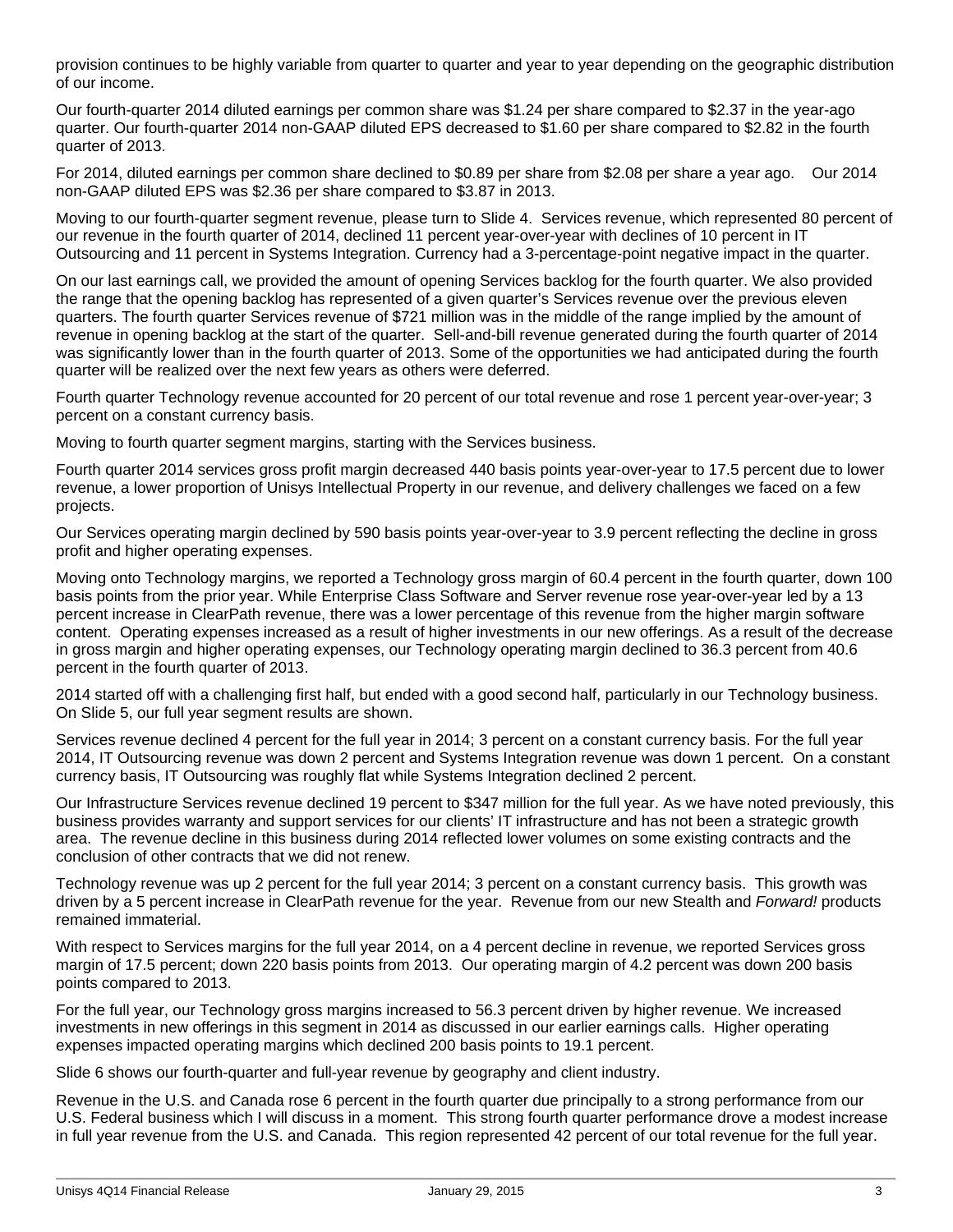In the fourth quarter, international revenue declined 18 percent; 14 percent on a constant currency basis. For the full year, international revenue was down 5 percent; down 4 percent on a constant currency basis.

Revenue in our EMEA region was down 28 percent for the fourth quarter on an as reported basis and 24 percent in constant currency. For the full year, EMEA revenue represented 32 percent of our total revenue and was down 7 percent; 9 percent on a constant currency basis.

The fourth quarter revenue from our Asia Pacific Region declined 34 percent as reported and 32 percent on a constant currency basis principally reflecting lower IT outsourcing revenue. 2014 revenue in the region was down 13 percent as reported and 10 percent on a constant currency basis.

Fourth quarter revenue rose 49 percent in our Latin America region on a reported basis and 56 percent on a constant currency basis as both Systems Integration and Technology were up year-over-year. For the full year, revenue was up 8 percent; 16 percent on a constant currency basis.

Based on today's rates, we anticipate currency to have about a 6-percentage-point negative impact on revenue in the first quarter of 2015 compared to the first quarter of 2014.

From a client industry perspective, our U.S. Federal business accounted for 16 percent of our 2014 revenue. Revenue from the U.S. Federal government increased 18 percent in the fourth quarter of 2014 and up 3 percent for the full year. I will discuss this in more detail in a moment.

Public Sector, defined as all government clients other than U.S. Federal, accounted for 26 percent of 2014 revenue. Public Sector revenue decreased 21 percent year-over-year in the fourth quarter and 5 percent for the full year.

Revenue from Commercial industry clients which represented 35 percent of our 2014 revenue, declined 12 percent in the quarter and was down 6 percent for the full year.

Revenue from Financial Industry clients which accounted for 23 percent of our 2014 revenue declined 9 percent in the quarter and was flat for the full year.

Slide 7 provides more detail on our U.S. Federal government revenue over the past eight quarters.

As noted earlier, compared to the year-ago quarter, our U.S. Federal revenue rose \$27 million, or approximately 18 percent, to \$178 million, reflecting growth from both Technology and Services.

In the fourth quarter of 2014, revenue from Civilian agencies represented about 37 percent of our revenue base within the U.S. Federal government, while Defense and Intelligence agencies accounted for 42 percent and Homeland Security agencies represented 21 percent.

For the full year, Civilian agencies provided about 42 percent of our U.S. Federal government revenue, Defense and Intelligence agencies represented 32 percent and Homeland Security agencies accounted for the remaining 26 percent.

In a follow-up to our prior comments on the protested award to Unisys of the \$460 million, five-year, Border Enforcement Management Systems contract from Customs and Border Protection, we are pleased to report that the protest was resolved in our favor late in the fourth quarter. We are now working to transition this project and expect to begin generating revenue in 2015.

We ended the fourth quarter of 2014 with about \$352 million of U.S. Federal services backlog, which was up 1 percent versus the fourth quarter of 2013.

We were encouraged by the slight growth we saw in U.S. Federal Services business during 2014 and will continue to pursue new revenue opportunities in 2015 with a focus on growing this business.

In addition to the information we have just covered and the related slides, we have posted condensed, comparative financial statements and a more detailed view of our revenue by segment, geography, and industry on the investor relations section of our website.

For some comments on Services orders, please turn to Slide 8.

In the fourth quarter, our Services orders increased substantially year-over-year and sequentially.

From a geographic perspective, we saw year-over-year Services order growth in our Latin America, EMEA, and U.S. and Canada regions during the fourth quarter of 2014. Orders in the Asia Pacific region declined in comparison to the fourth quarter of 2013.

We ended the fourth quarter with \$4.8 billion in Services backlog, which was flat with the prior year-end and up sequentially. Currency had about a 5-percentage-point negative impact on the year-over-year comparison.

Of our \$4.8 billion in Services backlog, we expect approximately \$2.0 billion (or 41 percent) will convert into 2015 Services revenue.